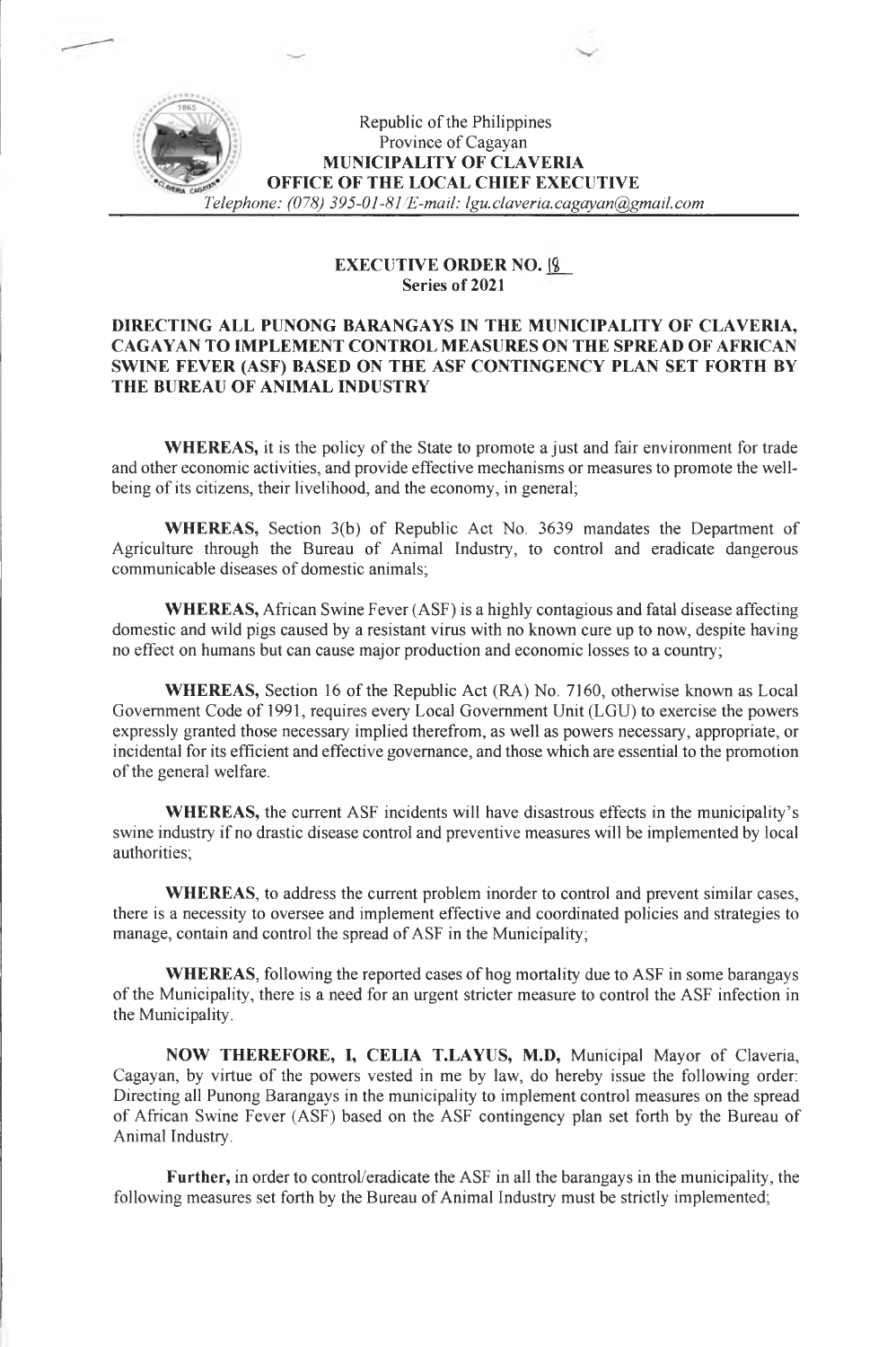#### **1. Surveillance for early detection**

The Agricultural Technologist of the Municipal Agriculture Office and Barangay Officials shall conduct an active surveillance for unusual pig mortalities and shall immediately report the same to the office of the Municipal Agriculturist who shall conduct an investigation and request blood sampling for laboratory testing from the Provincial Veterinary Office/ Department of Agriculture.

### **2. For Barangays with suspected ASF infection**

- a. Suspected premises shall be quarantined. No pig, pork, pork products or feeds should be allowed to get out of the piggery to prevent contamination of other piggeries. Likewise no pig should be allowed to get into the suspected premise to prevent being affected.
- b. Sick animals in suspected premises shall not be allowed to be slaughtered.
- c. Dead pig should be buried properly and shall not be thrown to bodies of water, rivers, and creeks or irrigation canals.
- d. Suspected premises shall be disinfected daily to include other surrounding piggeries.
- e. The barangay with suspected ASF case shall also be put under quarantine by establishing barangay check points.

### **3. For Barangays with positive ASF case**

- a. All pigs positive of ASF and potentially infected with ASF in the identified culling area within the 500 meters radius from the infected premises shall be stamped-out (culled). The extent of the culling area will be identified by the representative of the Provincial Veterinary Office, Agriculture Office or the Municipal Agriculture Office in the absence of latter.
- b. Culled pigs shall be disposed of properly by burying in a safe place deep enough to provide at least (6) feet covering.
- c. To prevent the spread of the disease, the barangay with positive case of ASF be put under strict quarantine.
- d. After culling, the infected and potentially infected premise must be disinfected daily for 30 days to kill the virus which is very resistant in the environment outside the host.
- e. No restocking of piggeries shall be made unless the barangay is declared cleared ASF.

#### **4. For barangays without suspected or positive case of ASF**

All barangays without suspected or positive case of ASF shall likewise establish check points dubbed as "BANTAY ASF" to monitor and regulate entry of pigs, pork and pork based meat from suspected and positive barangays and exit of sick animals.

### **5. Suspend entry ofPrivate Feeds Technicians in the different Barangays ofClaveria**

All Private Feeds Technicians shall not enter in any piggeries and render technical health services on livestock in the different barangays of the municipality until such time that the Claveria will be declared ASF free.

#### **6. Information education campaign**

Information campaign in all levels shall be conducted to educate the public especially the raisers on the nature of the disease, control measures and biosecurity.